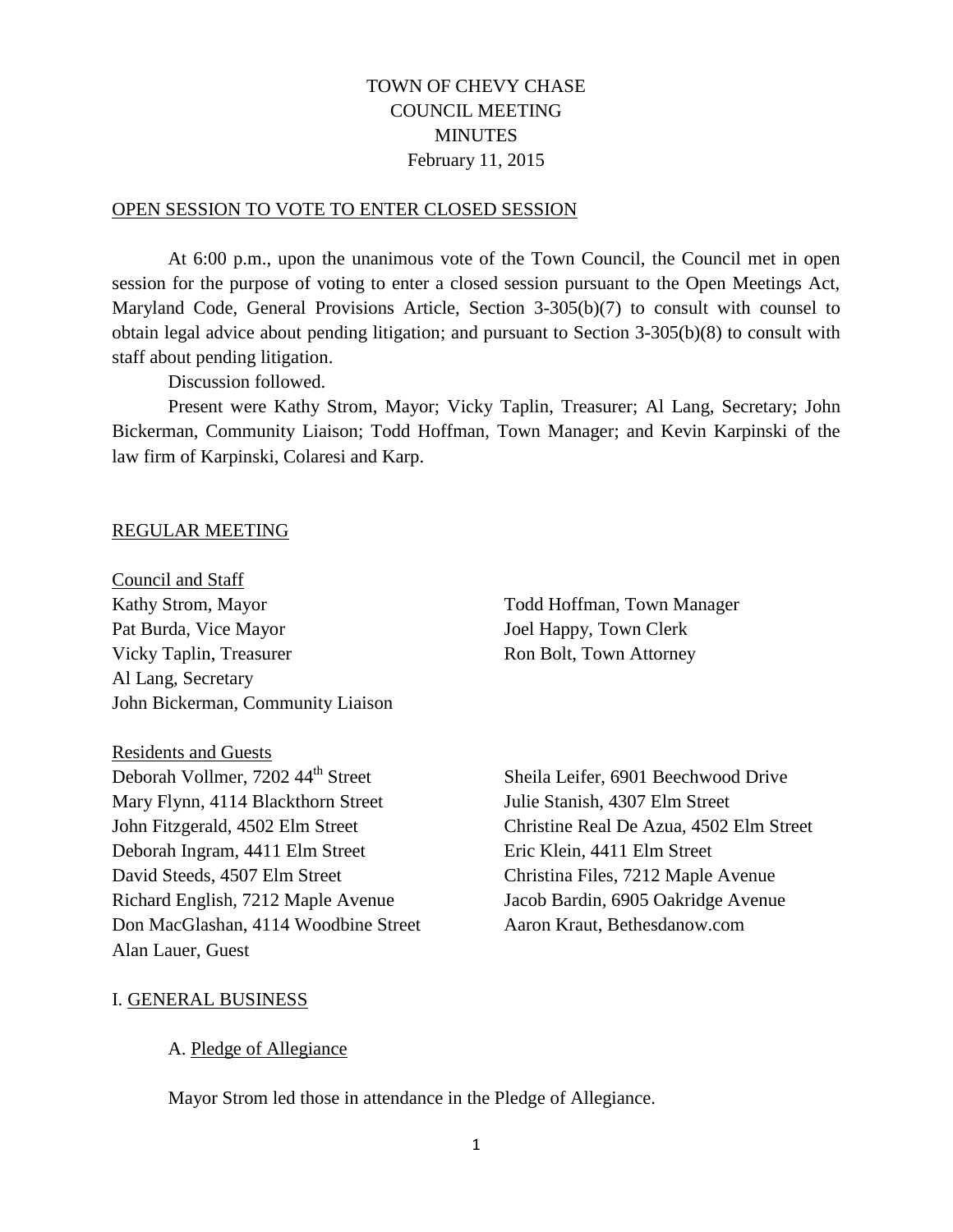### B. Public Comments

Deborah Vollmer, 7202 44<sup>th</sup> Street, commented on issues related to her shared driveway. She also expressed support for the Town's continued funding to respond to the proposed Purple Line project.

Christina Files, 7212 Maple Avenue, expressed her support for providing a living wage to the Town's contractors.

Deborah Ingram, 4411 Elm Street, expressed support for the Town's continued funding to respond to the proposed Purple Line project.

John Fitzgerald, 4502 Elm Street, expressed support for the Town's continued funding to respond to the proposed Purple Line project.

David Steeds, 4507 Elm Street, expressed support for the Town's continued funding to respond to the proposed Purple Line project. He also suggested that the Town establish conditions with the lobbying firm before providing additional funding.

Julie Stanish, 4307 Elm Street, expressed support for the Town's continued funding to respond to the proposed Purple Line project.

Jacob Bardin, 6905 Oakridge Avenue, expressed his support for providing a living wage to the Town's contractors. He also objected to further expenditures to respond to the proposed Purple Line project.

C. Consideration of a Supplemental Appropriation for Continued Assistance with Responding to the Proposed Purple Line Project

Mayor Strom made a motion to approve \$116,000 for continued assistance in responding to the proposed Purple Line project. Councilmember Taplin seconded the motion.

Councilmember Bickerman made a motion to table Council discussion. Councilmember Lang seconded the motion. Discussion followed. The motion failed by a vote of 2-3, with Mayor Strom and Councilmembers Burda and Taplin opposed.

The original motion was called, and it passed by a vote of 4-1, with Councilmember Lang opposed.

# II. PUBLIC HEARINGS

# A. Public Hearing on Speed Hump Removal at 4323 Leland Street

Town Manager Todd Hoffman presented a request for speed hump removal on the 4300 Block of Leland Street.

There was no one present who wanted to comment.

Councilmember Bickerman made a motion not to replace the speed hump and to reevaluate the situation in 18 months. Councilmember Taplin seconded the motion, and it passed by a vote of 4-0, with Councilmember Burda absent.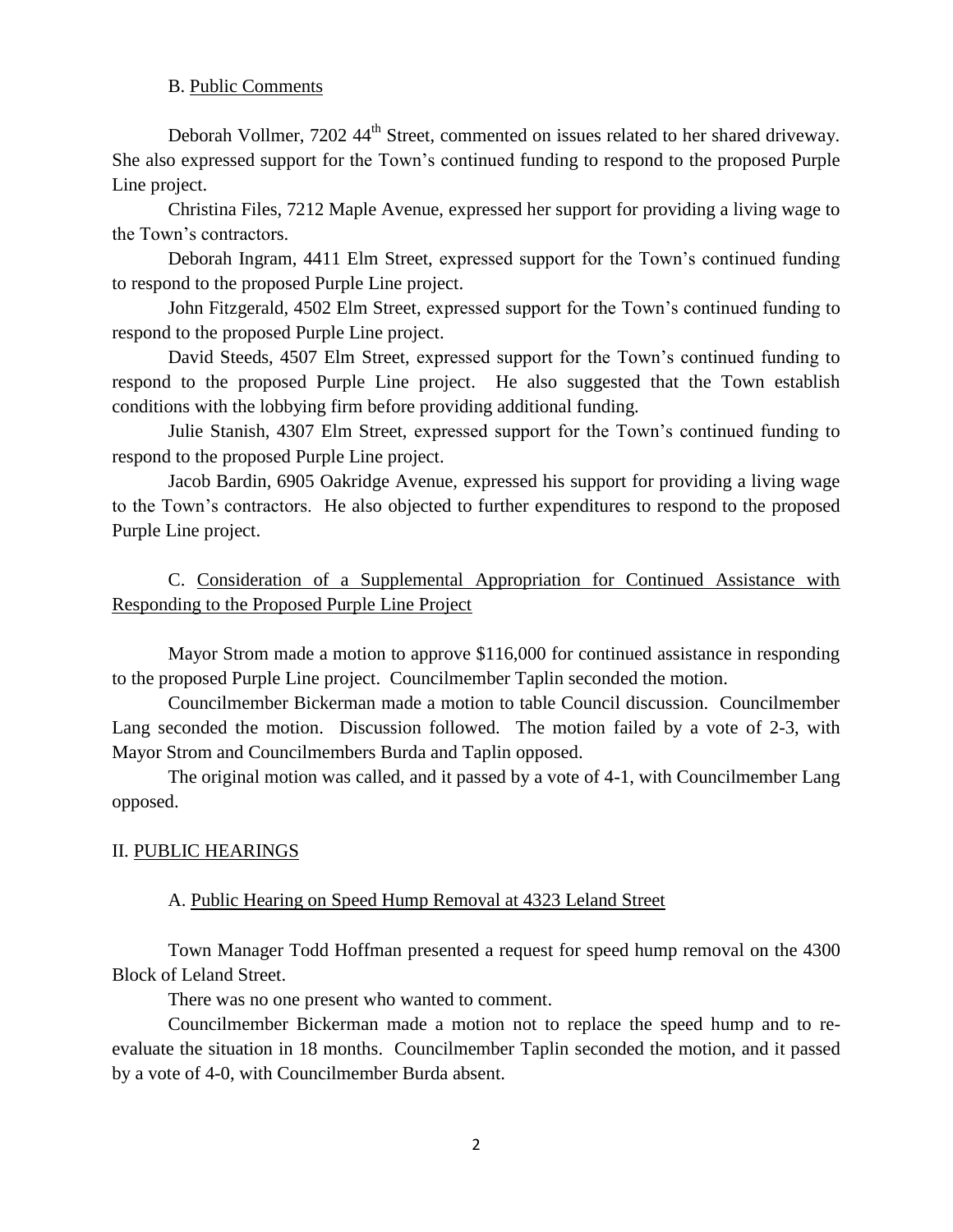### B. Public Hearing on Land Conservation Program Rebate Proposal

Town Manager Todd Hoffman provided an overview of a Land Conservation Program rebate proposal.

There was no one present who wanted to comment.

Councilmember Taplin made a motion to approve the proposal and to appropriate \$31,500 for the initiative. Councilmember Lang seconded the motion, and it passed by a vote of 3-1, with Councilmember Bickerman opposed and Councilmember Burda absent.

# III. COUNCIL ACTIONS

# A. Approval of Town Election Procedures

Councilmember Lang made a motion to approve the Town election procedures. Councilmember Taplin seconded the motion, and it passed unanimously.

B. Approval of Standard Operating Procedures for Private Tree Removals and Appeals and Public Tree Removals and Maintenance

Council discussed the standard operating procedures and related resident comments. Council directed staff to modify the procedures based on Council feedback. Council agreed to consider the standard operating procedures at a subsequent Council meeting.

# IV. DISCUSSIONS & PRESENTATIONS

# A. Power Reliability Task Force Report

Council heard and discussed the Power Reliability Task Force report. Council directed staff to publish the report on the Town website and to send letters of thanks to those who assisted in the effort. Council directed staff to obtain PEPCO's reliability plan.

# B. Committee Reports

Mayor Strom made a motion to accept the Committee reports. Councilmember Taplin seconded the motion, and it passed by a vote of 3-0, with Councilmembers Burda and Lang absent.